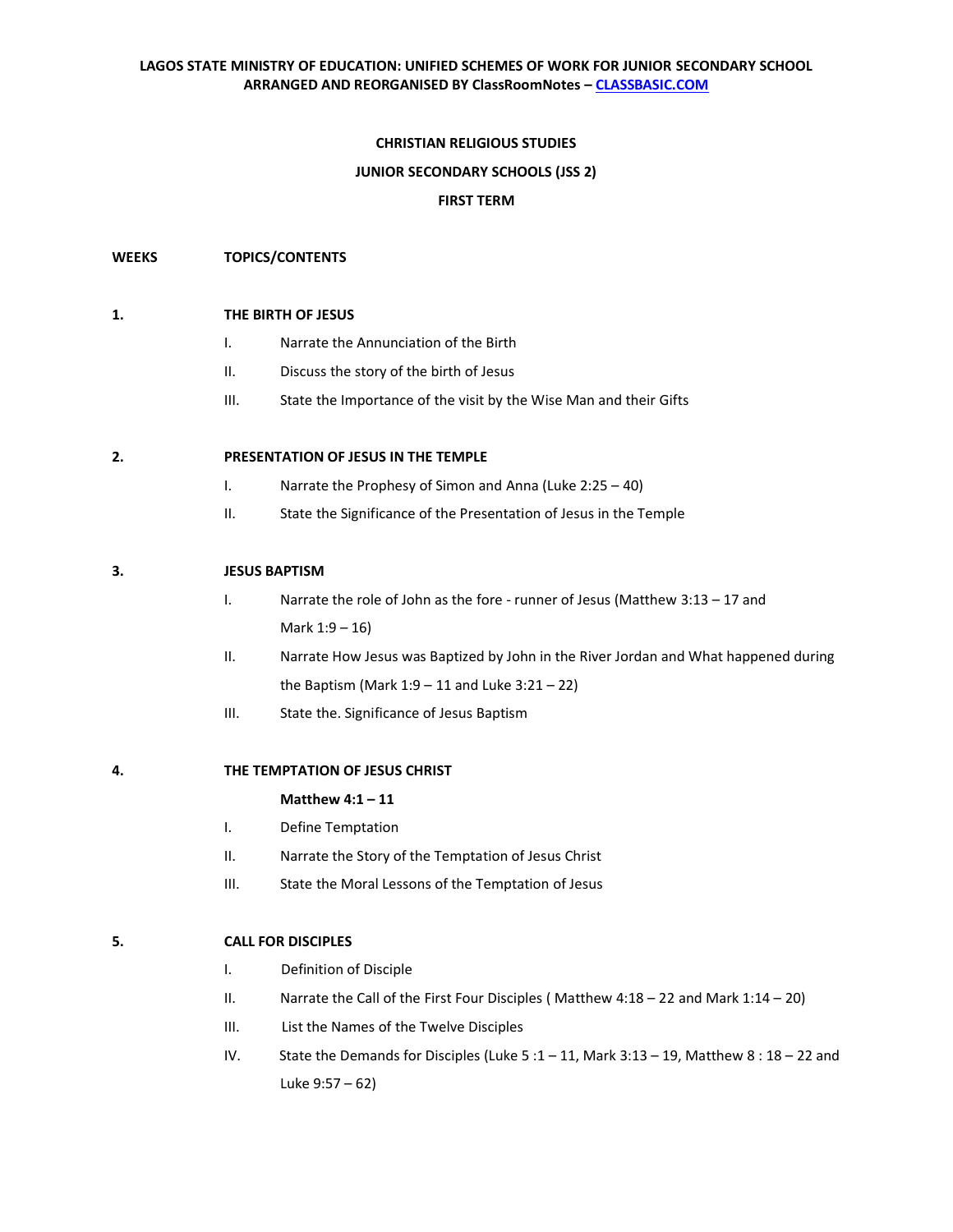### **6. JESUS MEETS SINNERS**

- I. Identify Jesus Merciful Lord to Sinners
- II. Narrate the Story of Zacchaeus Encounter with Jesus (Luke  $19:1-10$ )
- III. State the Moral Lessons of the Encounter

# **7. THE BEATITUDES**

#### **Matthew 5:1 – 12**

- I. Definition of Beatitudes
- II. List the Beatitudes and Its Reward

# **8. CHRISTIANS AS LIGHT AND SALT OF THE WORLD**

#### **Matthew 5:13 – 15**

- I. Define Christians as Light and Salt of the World
- II. Recite Matthew 5:13
- III. State the Moral Lessons of Light and Salt to the World

## **9. WORLDLY POSSESSION**

## **Matthew 16:26 and Luke 16:11**

- I. State the Right Attitudes of Christians towards Earthly Possessions
- II. List Some Worldly Possessions
- III. State Jesus attitude to Worldly Possessions
- **10. | 11. REVISION**
- **12. | 13. EXAMINATION**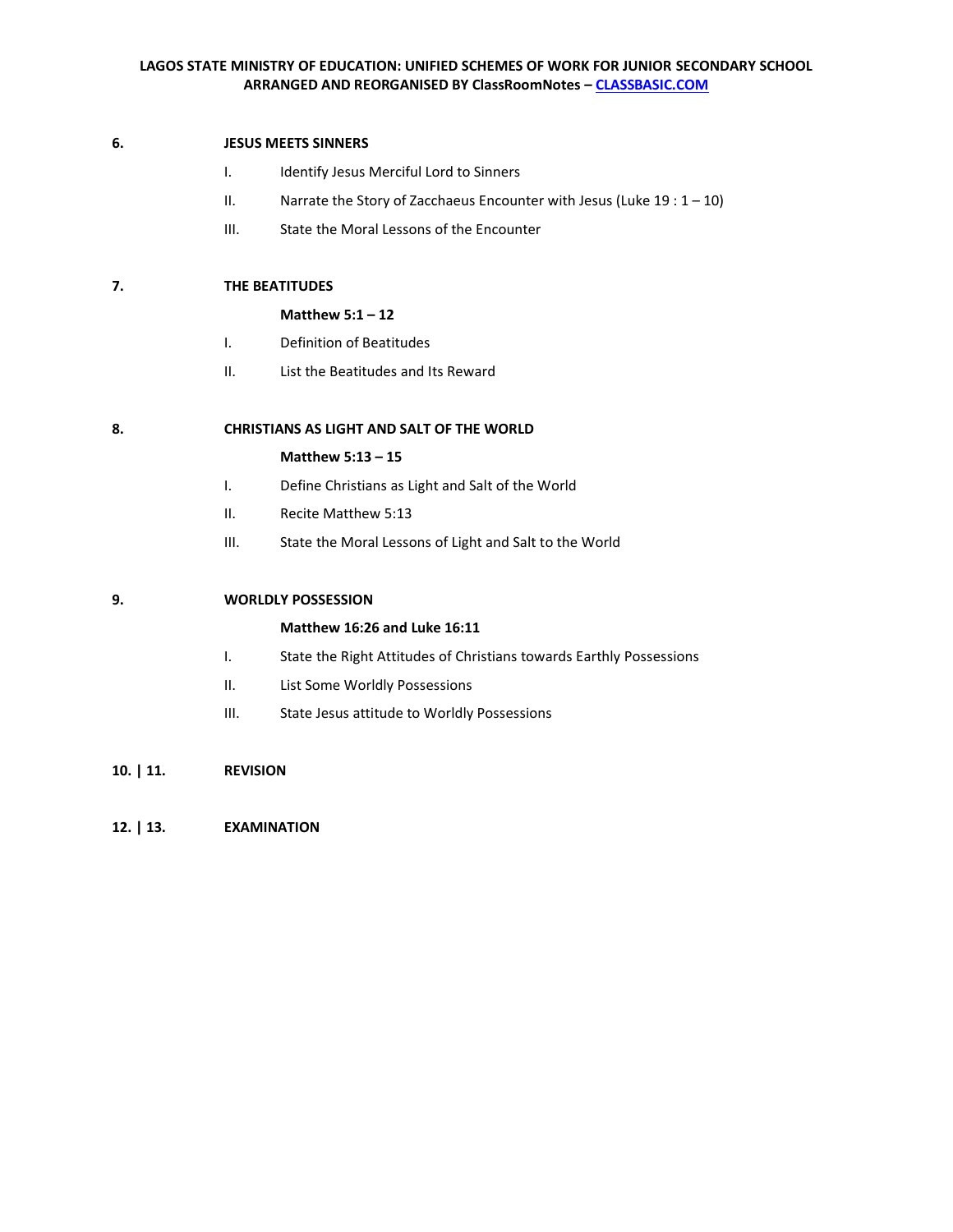## **CHRISTIAN RELIGIOUS STUDIES**

### **JUNIOR SECONDARY SCHOOLS (JSS 2)**

### **SECOND TERM**

### **WEEKS TOPICS/CONTENTS**

#### **1. JESUS PARABLES**

- I. Definition of Parable
- II. Identify Types of Parables
- III. State Reasons for Using Parable by Jesus

## **2. TYPES OF PARABLES**

- I. Identify the Types of Kingdom Parables (Matthew 13:1 23 and Mark 4:1 20)
- II. State Examples of Each of the Parable Type
- III. Parable illustrating God's Love (Luke 15:3 7 and Matthew 18 :12 24)
- IV. Parable illustrating for One Another

#### **3. PARABLES OF THE KINGDOM**

- I. List the Types of Parables of the Kingdom
	- Parable of the sower (Matthew  $13:1 23$  and Mark  $4:1 20$ )
	- Parable of the mustard Seed (Matthew 13:31 32, Mark 4:30 34 and Luke 13:18 – 19)
	- Parable of the wheat and Tares (Matthew 13:24 30 and 36 40)
- II. Narrate each of the Parable
- III. Interpret and State the Moral Lessons of Each of the Parable

#### **4. PARABLES ILLUSTRATING GOD'S LOVE**

- I. Parable of the Lost sheep. LK  $15:3 7$ , Matt  $18:12 24$ .
- II. The lost coin, LK.  $15: 8 10$ .
- III. The prodigal son. LK.  $15:11-32$
- IV. State the Moral Lessons of the Parables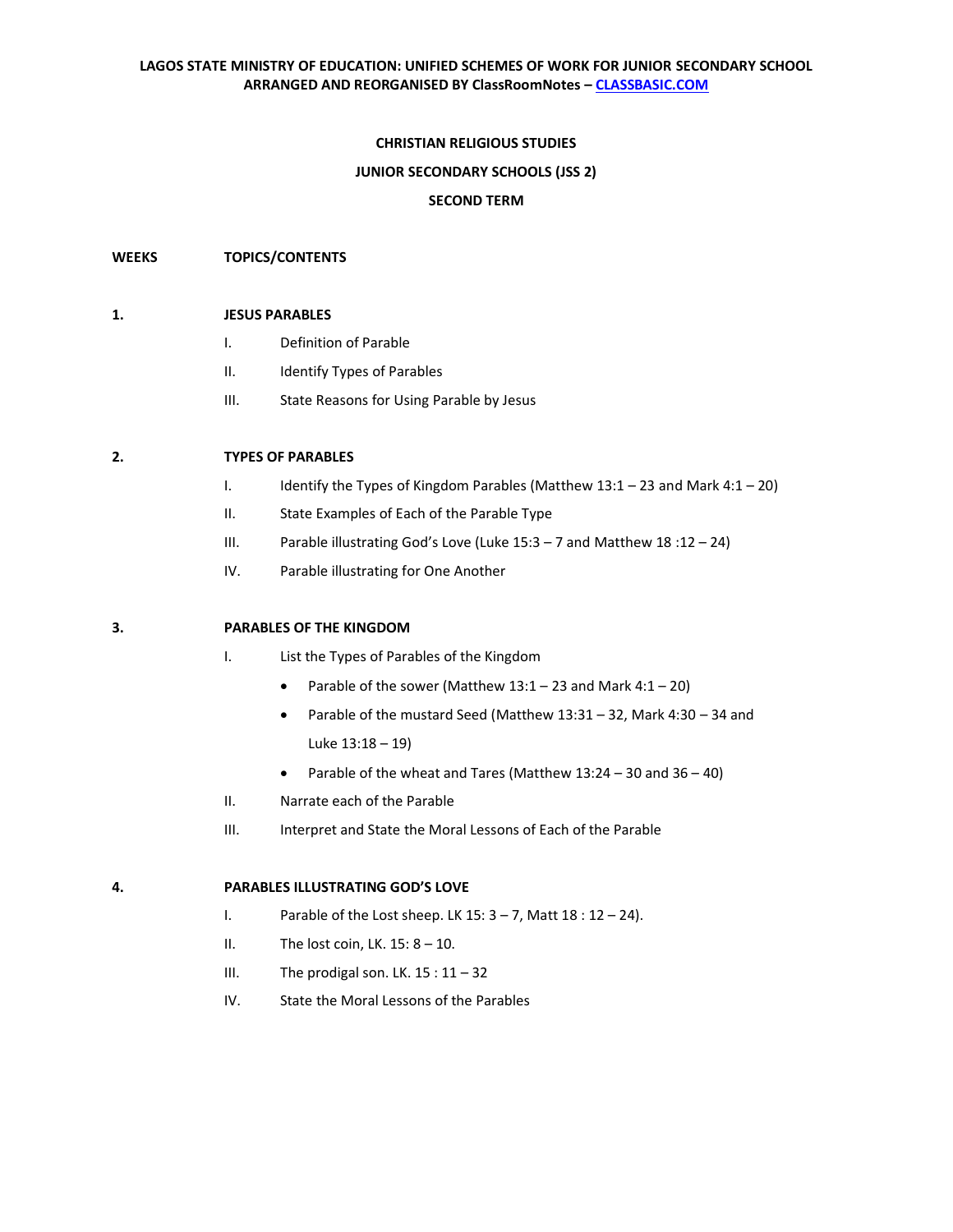## **5. PARABLES ILLUSTRATING CONCERN FOR ONE ANOTHER**

- I. List the parable illustrating concern for on another
	- Parable of the good Samaritan (Luke  $10:15 37$ )
	- Lazarus and the rich man. (Luke 16:19 31)
- II. Narrate each of the parables
- III. State the moral lessons of each of the parables

## **6. MATURITY AND RESPONSIBILITY**

- I. List the Parables on the Maturity and Responsibility
	- The talents (Matthew 25:14 30)
	- The virgins (Matthew  $25:1 13$ )
	- The Unforgiving Servant ( Matthew 28:21 33 )
- II. Narrate Each of the Parables
- III. State the Moral Lessons of the Parables

## **7. JESUS CHRIST AND THE LAWS**

- I. Definition of Law
- II. State/List the Types of Law during Jesus Time (Civil and Religious Law)
- III. State how Jesus subjected Himself to the Laws of His Time.
- IV. Jesus Pay Tax (Luke 2:22 24, 41 51, Matthew 22:15 22, 17:24 27 and 19:16 22)

## **8. JESUS CHRIST AND THE LAWS**

- I. State some Jews and Religious Laws
	- The Observance of the Sabbath (Mark 2:23 28 and 3:  $1 12$ )
	- The Practice of Corban, (Mark 7:9 13)
- II. State Jesus Attitudes and Reactions to the Jews Laws

## **9. JESUS CHRIST IMPROVES UPON THE LAW**

#### **Matthew 5:21 – 48**

- I. Murder (Matthew 5:  $21 26$ ), Adultery (Matthew 5:27 30), Swearing (Matthew 5:33 – 42), Retaliation (Matthew 5:38 – 42), Love of Enemies (Matthew 5:43 – 46)
- II. Differentiate between Civil and Religious Laws
- III. State the Attitude of Jesus towards Civil and Religious Laws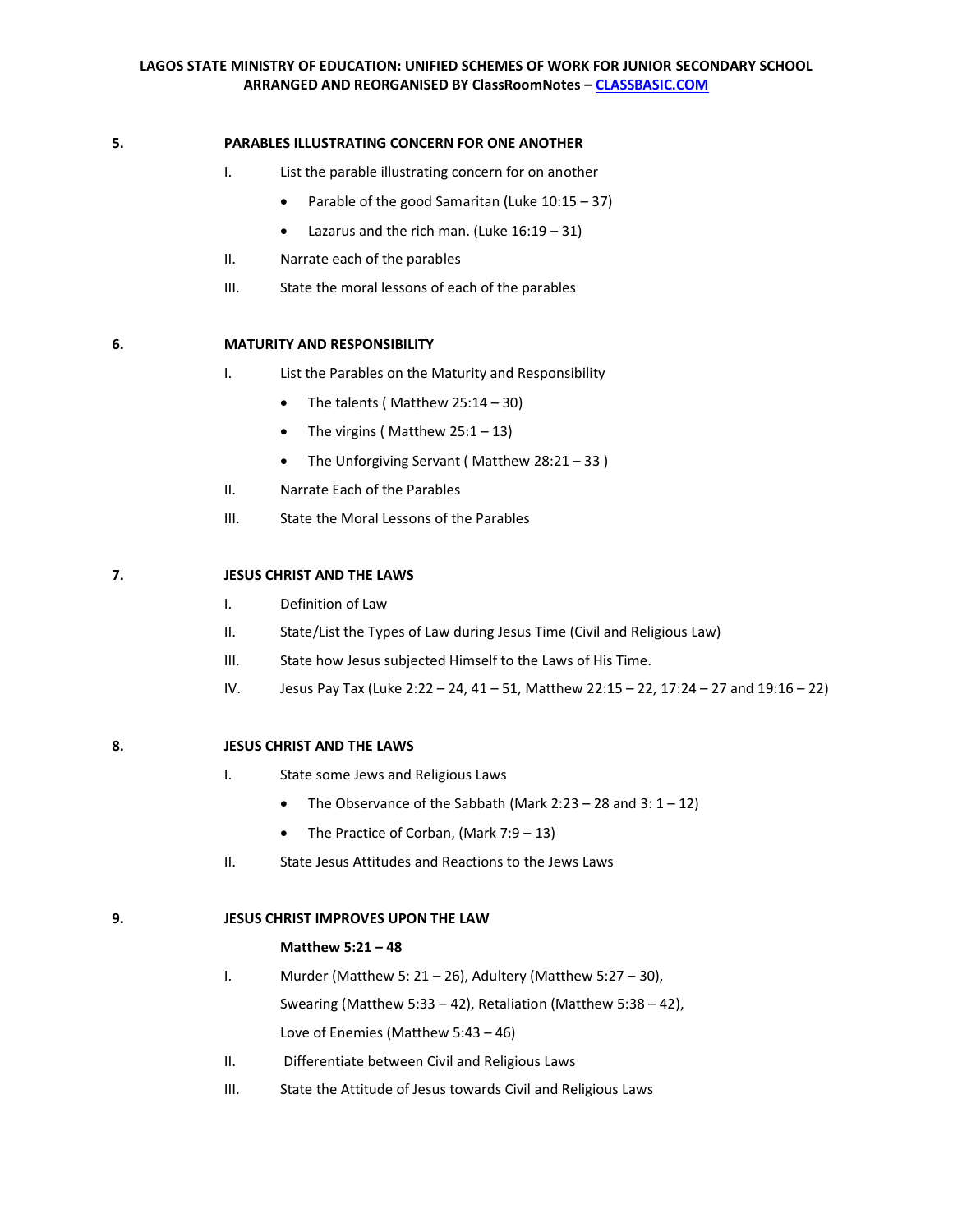- **10. | 11. REVISION OF THE TERM'S WORK**
- **12. | 13. EXAMINATION**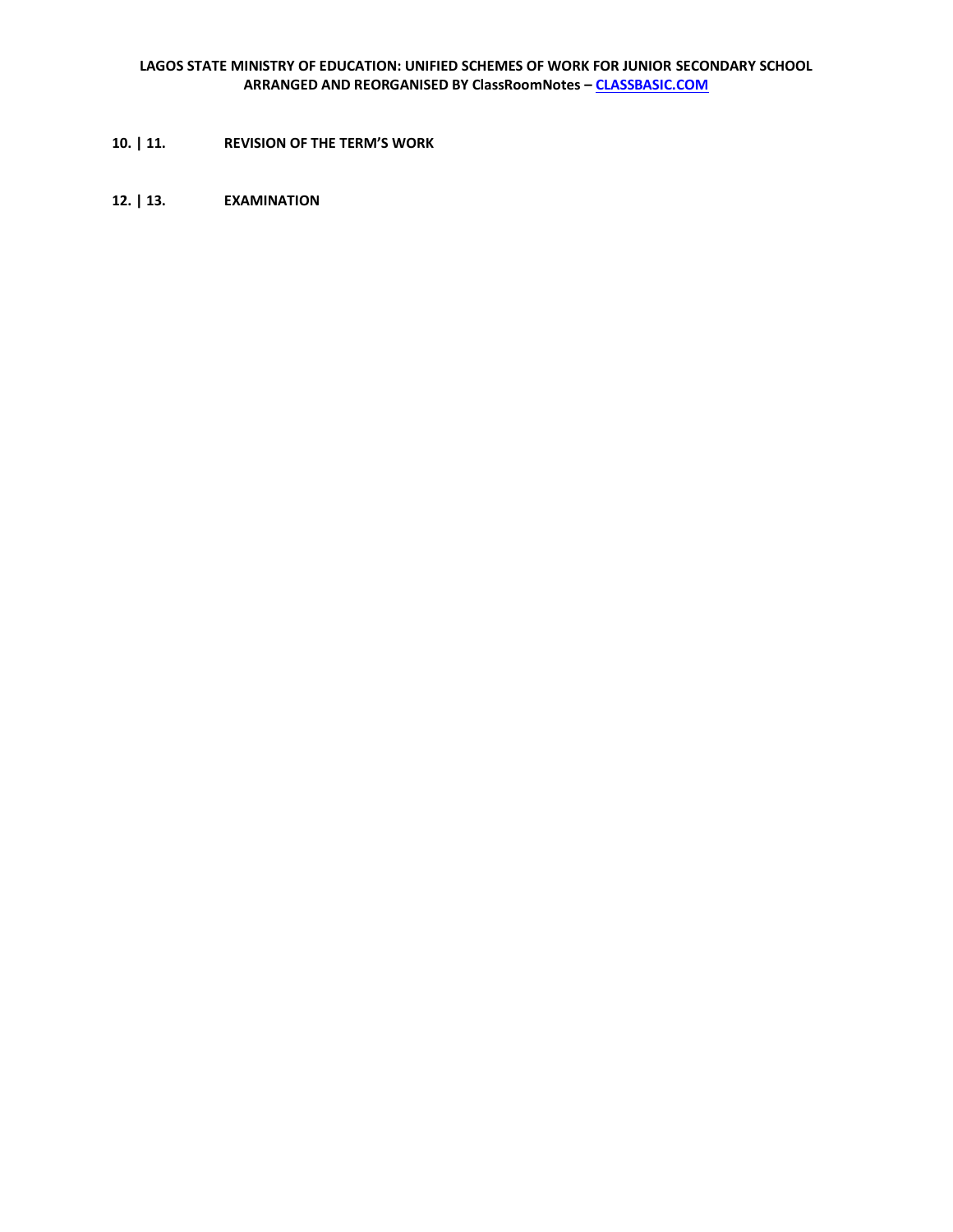## **CHRISTIAN RELIGIOUS STUDIES**

### **JUNIOR SECONDARY SCHOOLS (JSS 2)**

### **SECOND TERM**

**WEEKS TOPICS/CONTENTS**

### **1. REVISION OF SECOND TERM'S WORK**

## **2. THE PASSION OF CHRIST**

- I. Narrate the Story of the Triumphant Entry of Jesus (Matthew 21:1 12, 11 :  $1 14$  and Luke 19 : 29 – 44)
- II. List the Significance of the Triumphant Entry

## **3. THE CLEANING OF TEMPLE**

#### **Matthew 21:12 – 17 and John 2:12 - 21**

- I. Narrate the story of the cleaning of the temple
- II. State the moral lessons of the Cleansing of the temple.

#### **4. THE LAST SUPPER**

#### **Mark 14:10 – 25**

- I. The Sacredness of the Last Supper (1 Corinthians 11:27 34)
- II. Narrate the Story of the Last Supper
- III. State the Significance of the Last Supper

**5. THE BETRAYAL AND ARREST OF JESUS**

## **Mark 14:26 – 52**

- I. Narrate the Story of the Arrest of Jesus in the Garden of Gethsemane
- II. State the Reactions of the Disciples to the Arrest
- III. List the Moral Lessons of the Arrest

#### **6. THE DEATH AND BURIAL OF JESUS**

- I. Narrate the Story of Peter's Denial (Luke 22:54 62)
- II. State Reasons for the Betrayal by Peter